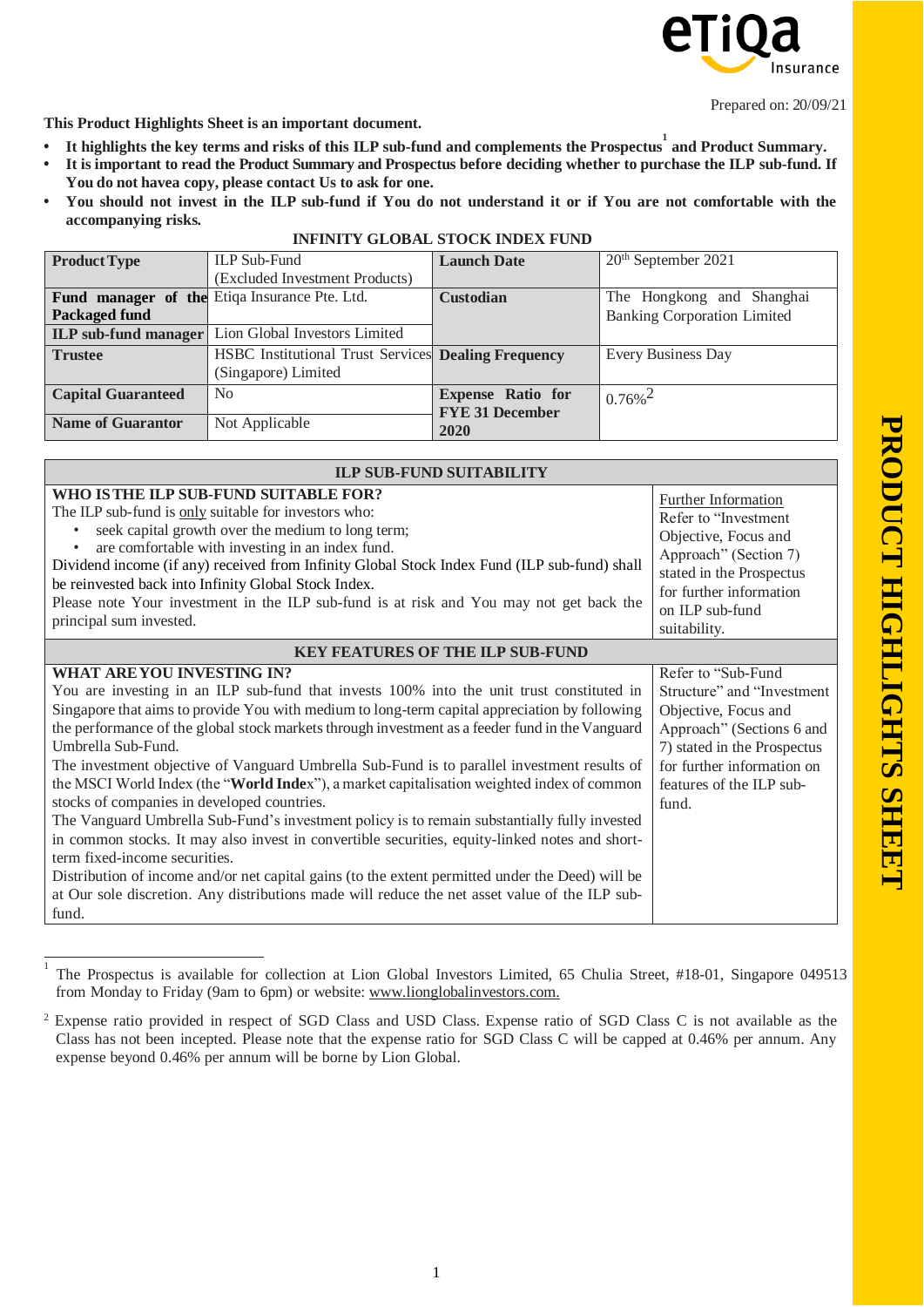

## **Investment Strategy** To the extent practicable, the Vanguard Umbrella Sub-Fund uses a full replication strategy to select securities, so that it invests in all the constituents of the World Index, making the weight of such investments approximate those of the index. When not practicable to fully replicate, the Vanguard Umbrella Sub-Fund uses a sampling process, meaning that it holds a range of securitiesthat, in the aggregate, approximate the full index in terms of key risk factors and other characteristics, including, but not limited to, asset type, credit quality and risk profile. At least two-thirds of the net assets of the Vanguard Umbrella Sub-Fund (without taking into account ancillary liquid assets) shall at all times be invested in equities contained in the World Index. Up to one-third of the net assets of the Vanguard Umbrella Sub-Fund (without taking into account ancillary liquid assets) may, in the aggregate, be invested in convertible securities, equity-linked notes, and short-term fixed income securities, inaccordance with the applicable investment guidelines and restrictions. These securities may originate from an issuer that may or may not be contained in the World Index. Refer to "Investment Objective, Focus and Approach" (Section 7) stated in the Prospectus for further information on features of the ILP sub-fund. **Parties Involved WHO AREYOU INVESTINGWITH?** • **Investment-Linked Plan Provider** o Etiqa Insurance Pte. Ltd. • **Fund manager of the Packaged fund** o Etiqa Insurance Pte. Ltd. • **The ILP sub-fund managers** o Lion Global Investors Limited • **TheTrustee** o HSBC Institutional Trust Services (Singapore) Limited • **The Custodian** o The Hongkong and Shanghai Banking Corporation Limited Refer to "The Managers"and "The Trustee and the Custodian" (Sections 2 and 3) stated in the Prospectus for further information on the role and responsibilities of these entities and what happens if they become insolvent. Refer to "Investment, Focus and Approach" stated in the Product Summary. **KEY RISKS WHAT ARETHE KEY RISKS OFTHIS INVESTMENT?** You should consider and satisfy Yourself as to the risks of investing in the ILP sub-fund. An investment in the ILP sub-fund is meant to produce returns over the long-term. You should not expect to obtain short-term gains from such investment. You should note that the value of units, and the income accruing to the units, may fall or rise. You may not get back all Your original investment. Refer to "Risks" (Section10) stated in the Prospectus for further information on risks of the ILP sub-fund. **Market and Credit Risks • You are exposed to Market Risks**  Prices of securities may go up or down in response to changes in economic conditions, interest rates and the market's perception of securities. These may cause the price of units in the ILP sub-fund to go up or down. • **You are exposed to Currency Risks** As the investments of the ILP sub-fund will be computed in the base currency of the ILP sub-fund, whereas the investments acquired or held for the account of the ILP subfund may be denominated in other currencies. The base currency value of the investments of the ILP sub-fund designated in another currency may rise and fall due to exchangeable fluctuations in respect of the relevant currencies. • **You are exposed to Political Risks** The political situation in the countries may have an effect on the value of the securities of companies in whose securities the Vanguard Umbrella Sub-Fund hasinvested, which may in turn impact on the value of the units in the ILP sub-fund. **Liquidity Risks • You are exposed to Liquidity Risks** o Trading volume on stock exchanges in emerging markets can be substantially less than on the stock exchanges of the major markets, so that acquisition and disposal of holdings may be time consuming and/or may need to be conducted at unfavorable prices. o The ILP sub-fund is not listed and there is no secondary market for its Shares. All redemption requests should be made to the fund manager and You can only redeem Your investment on a Dealing Day.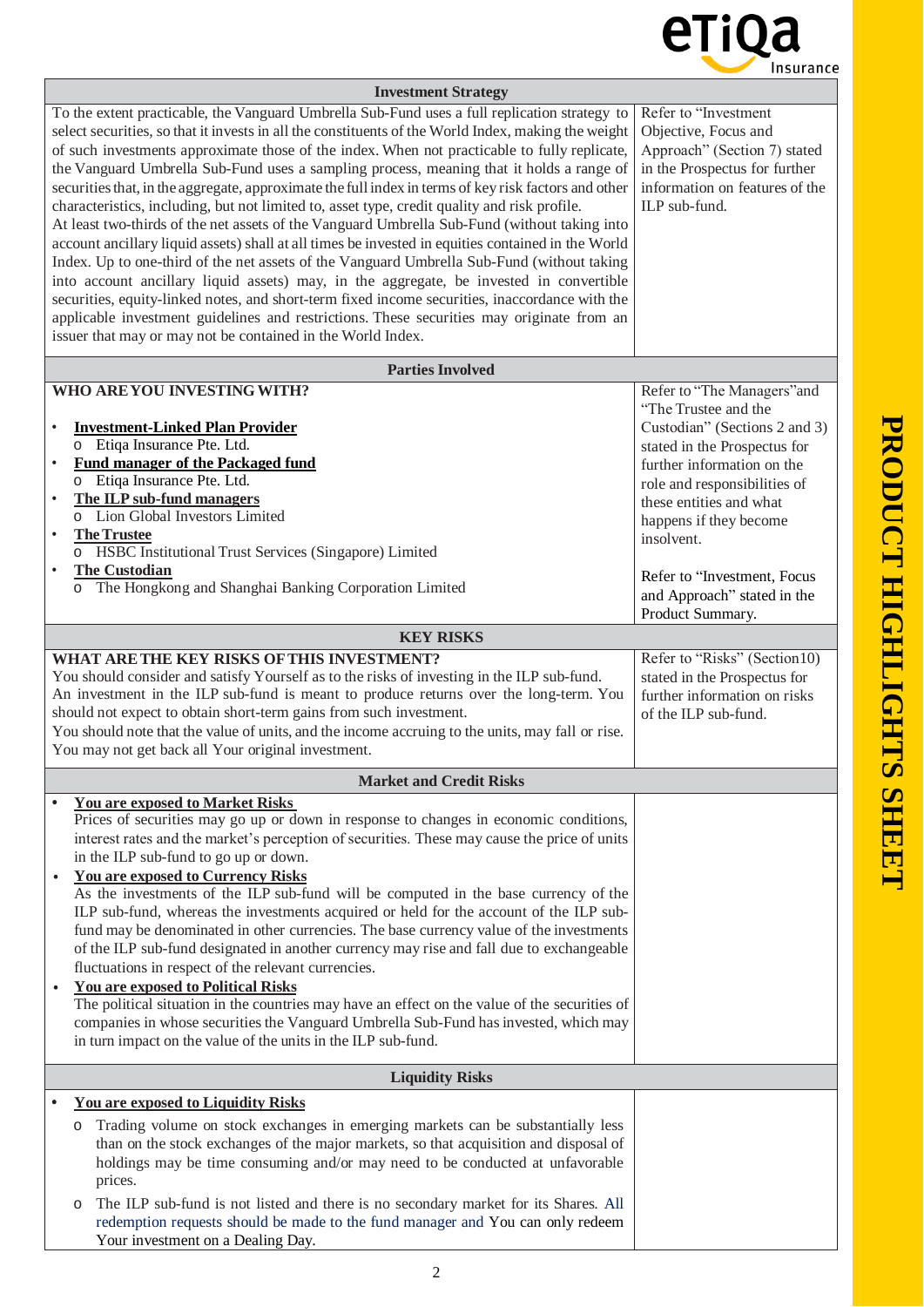

| <b>Product Specific Risks</b>                                                                                                                                                                                                                                                                                                                                                                                                                                                                                    |                                                                                                                                                                                                                                                                                           |                                                                                             |  |  |
|------------------------------------------------------------------------------------------------------------------------------------------------------------------------------------------------------------------------------------------------------------------------------------------------------------------------------------------------------------------------------------------------------------------------------------------------------------------------------------------------------------------|-------------------------------------------------------------------------------------------------------------------------------------------------------------------------------------------------------------------------------------------------------------------------------------------|---------------------------------------------------------------------------------------------|--|--|
| <b>You are exposed to Derivatives Risks</b><br>The ILP sub-fund may from time to time invest in derivatives.<br>O<br>While the judicious use of derivatives by professional ILP sub-fund managers can be<br>о<br>beneficial, derivatives involve risks different from, and, in some cases, greater than, the<br>risks presented by more traditional securities investments. Some of the risks associated<br>with derivatives are market risk, management risk, credit risk, liquidity risk and leverage<br>risk. |                                                                                                                                                                                                                                                                                           |                                                                                             |  |  |
| <b>FEES AND CHARGES</b>                                                                                                                                                                                                                                                                                                                                                                                                                                                                                          |                                                                                                                                                                                                                                                                                           |                                                                                             |  |  |
| WHAT ARE THE FEES AND CHARGES FOR THIS INVESTMENT?<br>Payable directly by You<br>You will need to pay the following fees and:                                                                                                                                                                                                                                                                                                                                                                                    |                                                                                                                                                                                                                                                                                           | Refer to section "Fees and<br>Charges" stated in Product<br>Summary for more<br>information |  |  |
| <b>Fund Switch Charge</b>                                                                                                                                                                                                                                                                                                                                                                                                                                                                                        | <b>Currently Nil</b>                                                                                                                                                                                                                                                                      |                                                                                             |  |  |
| Payable by the ILP sub-fund from invested proceeds<br>manager, Trustee and other parties:                                                                                                                                                                                                                                                                                                                                                                                                                        | The ILP sub-fund will pay the following fees and charges to the fund manager, ILP sub-fund                                                                                                                                                                                                |                                                                                             |  |  |
| <b>Management Charge Fee</b>                                                                                                                                                                                                                                                                                                                                                                                                                                                                                     | 0.75% per annum of Account value through<br>cancelling of units.                                                                                                                                                                                                                          |                                                                                             |  |  |
| <b>Fund Management Fee</b>                                                                                                                                                                                                                                                                                                                                                                                                                                                                                       | 1.55% (max 4%) of the Account value per<br>annum.                                                                                                                                                                                                                                         |                                                                                             |  |  |
| We make the change.                                                                                                                                                                                                                                                                                                                                                                                                                                                                                              | These fees and charges are not guaranteed. We may change the fees and charges or introduce<br>new fees and charges as long as they will not exceed the maximum limit stated in the Product<br>Summary or Fund Factsheet. We will give You written notification of thirty (30) days before |                                                                                             |  |  |